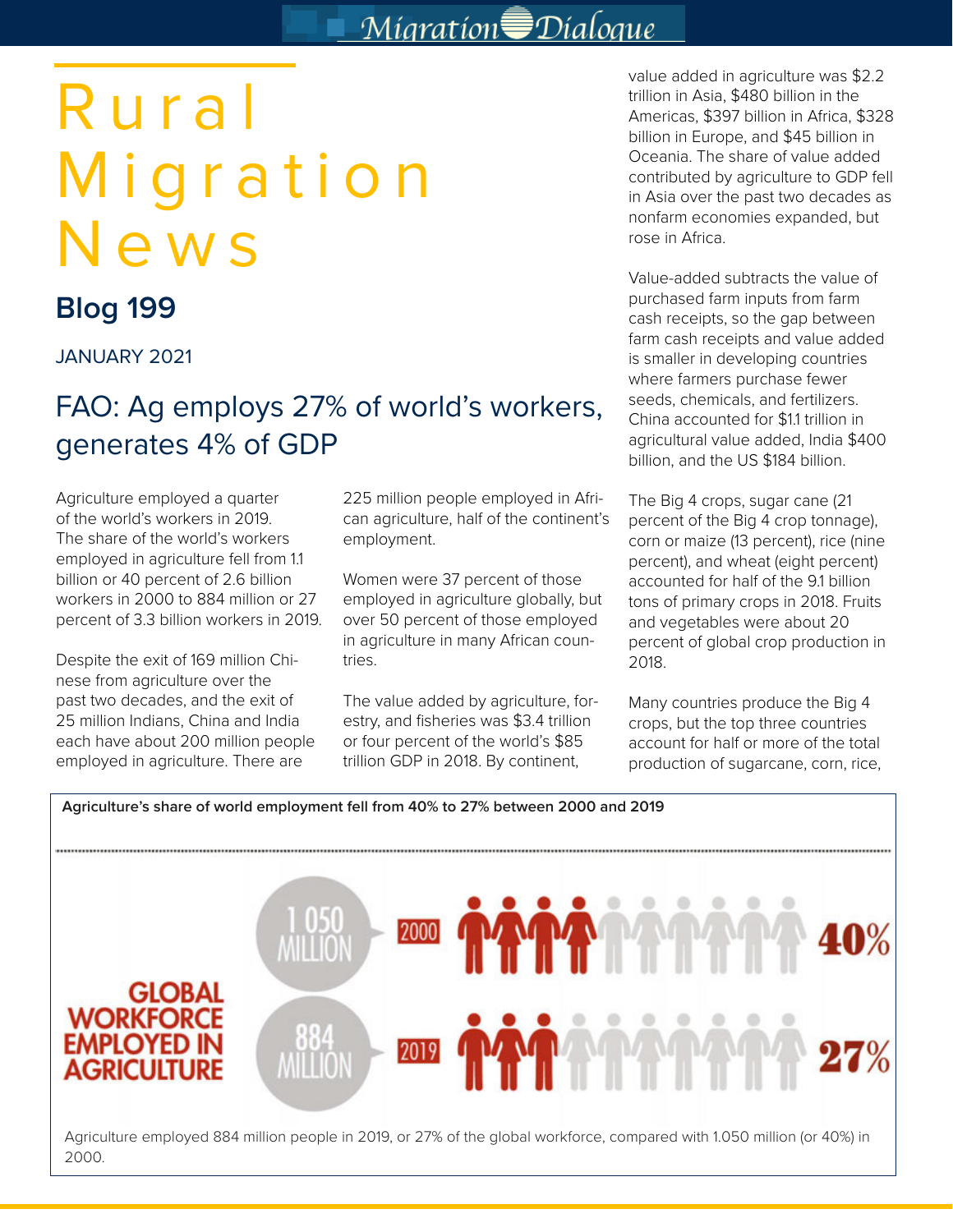

and soybeans. Brazil was the top producer of sugar cane (40 percent of global tonnage), the US of corn and soybeans (35 percent), and China led in rice (25 percent).

World meat production was 342 million tons or about 90 pounds per person in 2018. About 90 percent

of this meat was pork (35 percent), chicken (33 percent), and beef (20 percent). China is the leading producer of pork, while the US leads in chicken and beef production, followed closely by Brazil.

World milk production was 843 million tons in 2018, led by India with 22 percent of the total and the US with 12 percent. China produced 35 percent of the world's 77 million tons of eggs in 2018.

World fish production totaled 180 million tons worth \$400 billion in 2018, including 54 percent wild or caught fish and 46 percent farmed fish. China was the leading producer of both caught and farmed fish.

Some \$1.4 trillion worth of farm goods were traded over national borders in 2018, over 40 percent of the total value of farm production and up sharply from \$380 billion in 2000. Fruits and vegetables represented 23 percent of trade in farm commodities, followed by cereals, 14 percent, and fish and meat, each 11 percent.

The Americas, Oceania, and Europe are net food exporters, while Africa and Asia are net food importers. The US accounted for nine percent of the world's farm exports, followed by the Netherlands and China, six percent each.

Some 690 million people were considered undernourished in 2019, with 55 percent in Asia. However, Africa had the highest rate of under-

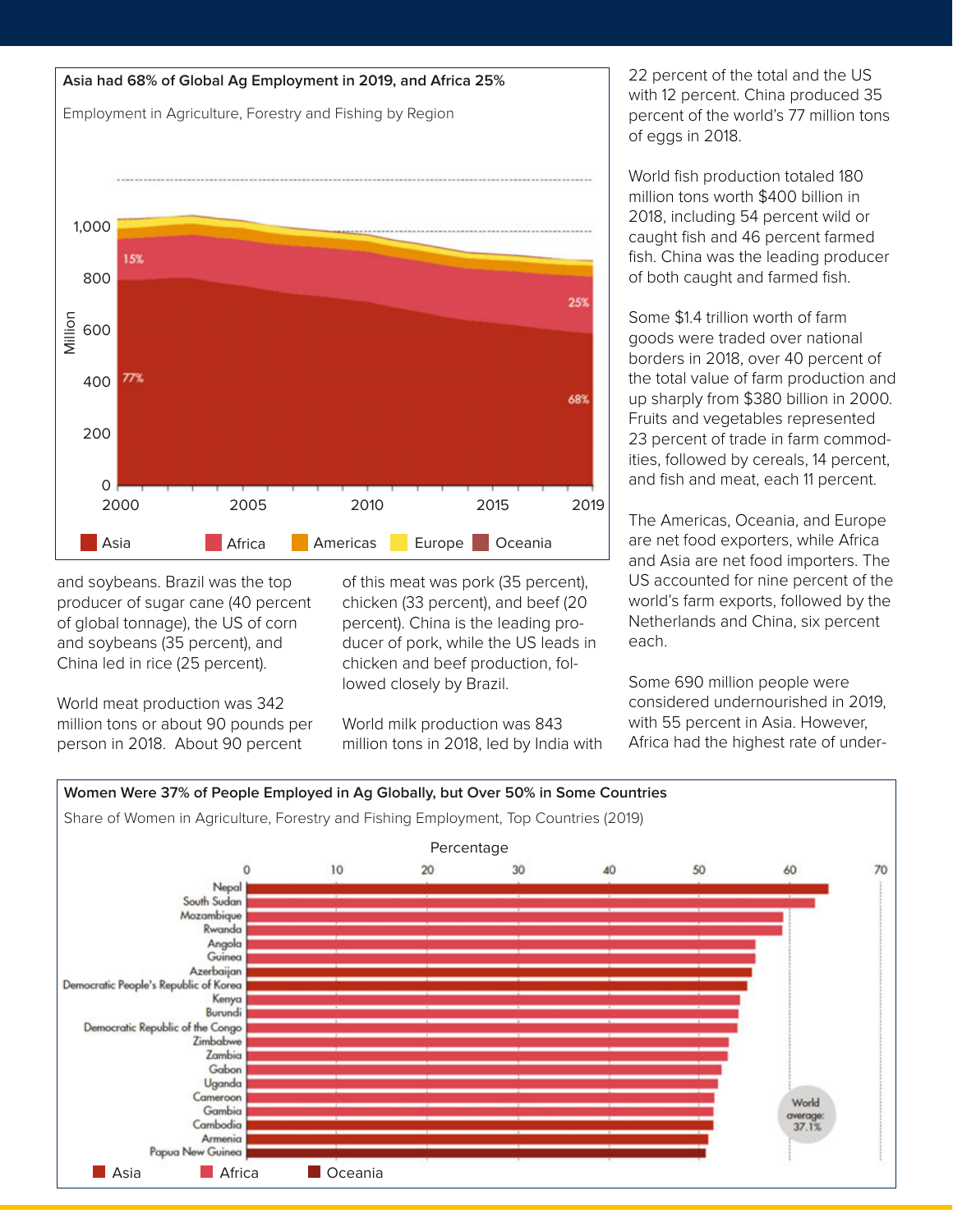nourishment at 19 percent in 2019, almost double the less than 10 percent undernourishment rate of other continents.

Some 13 percent of the world's adults (18 and older) were obese in 2016, including over a quarter of adults in Europe and North America. Rates of obesity are rising everywhere.

The share of adults who are obese is highest in Pacific Islands and the Middle East. In some of the 20 most obese countries, there is both child undernourishment and adult obesity. In Egypt, for example, a quarter of children are undernourished and a third of adults are obese.

SDG target 12.3 aims to reduce food losses between farms and consumers. The FAO estimated that 14 percent of the food produced in 2016 was lost, including a quarter of the root and tuber crops such as cassava and potatoes and over 20 percent of the fruits and vegetables that were harvested.

The FAO was created in 1945. Its statistical yearbook includes sections on economics, production, food security, and the environment. Annex Table 8 includes employment in agriculture by continent and country.

.

# **Ag's Value Added is the Highest Share of GDP in Africa and Asia**

Share of Agriculture, Forestry and Fishing Value Added in Total GDP by Region (USD 2015 Prices)



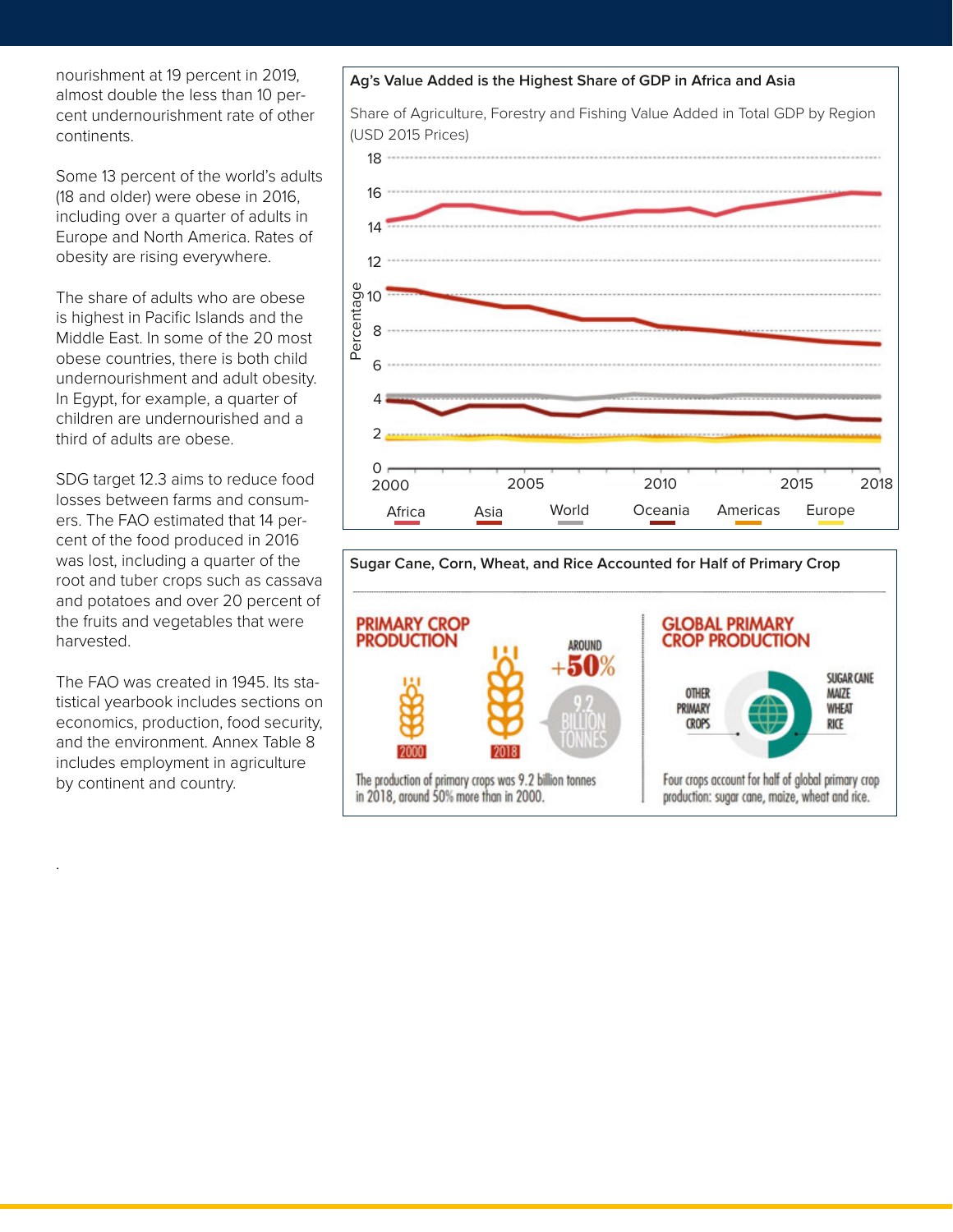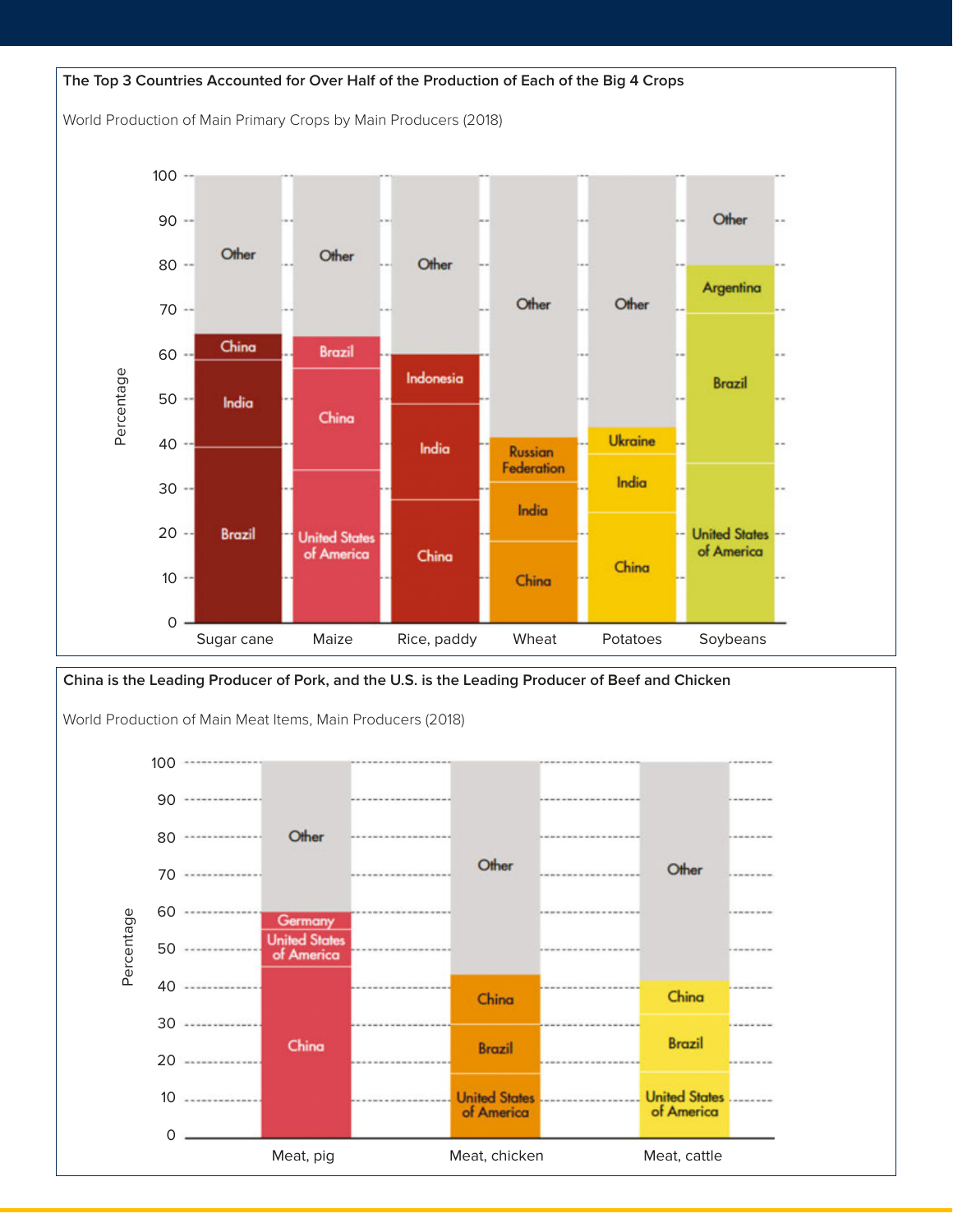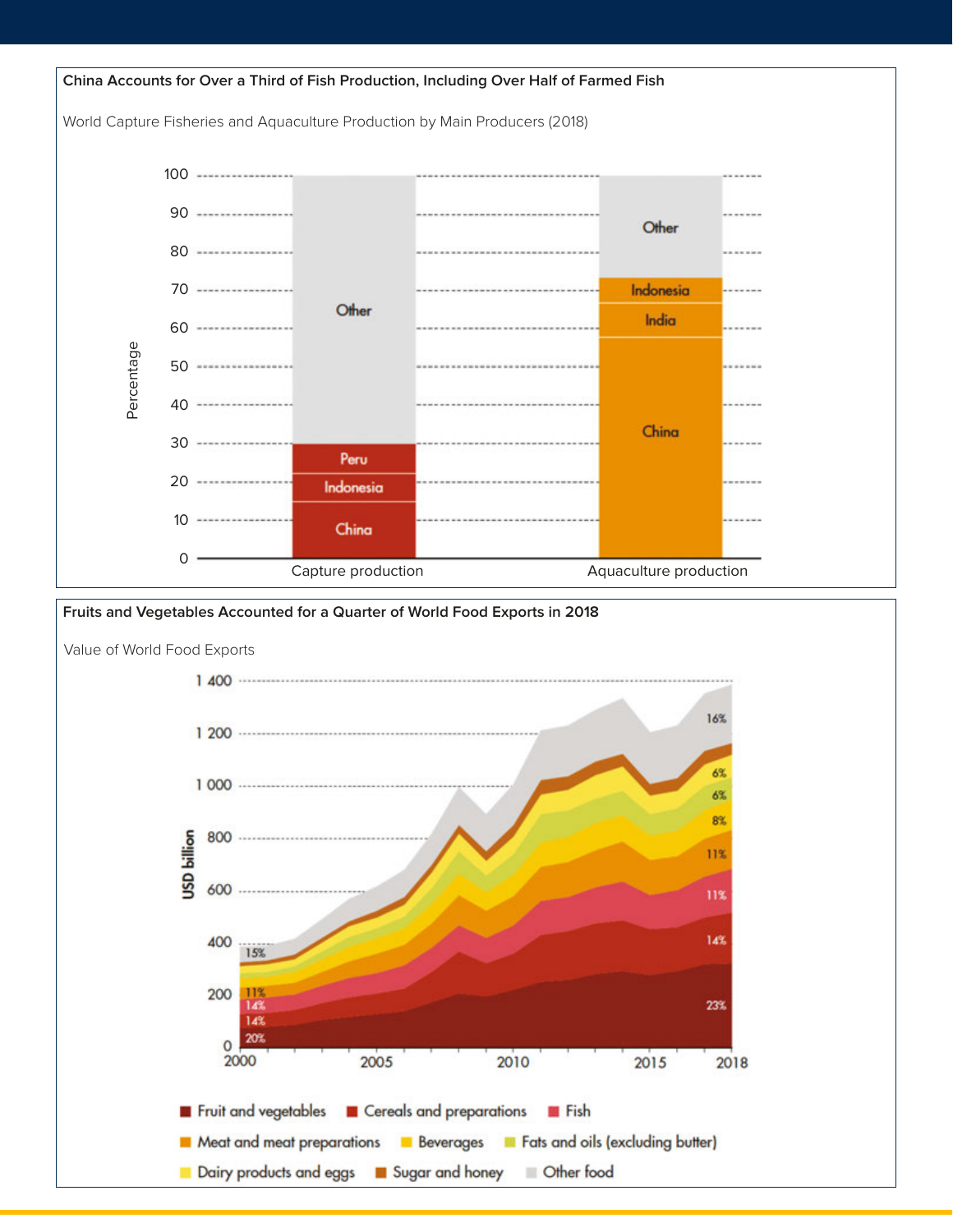

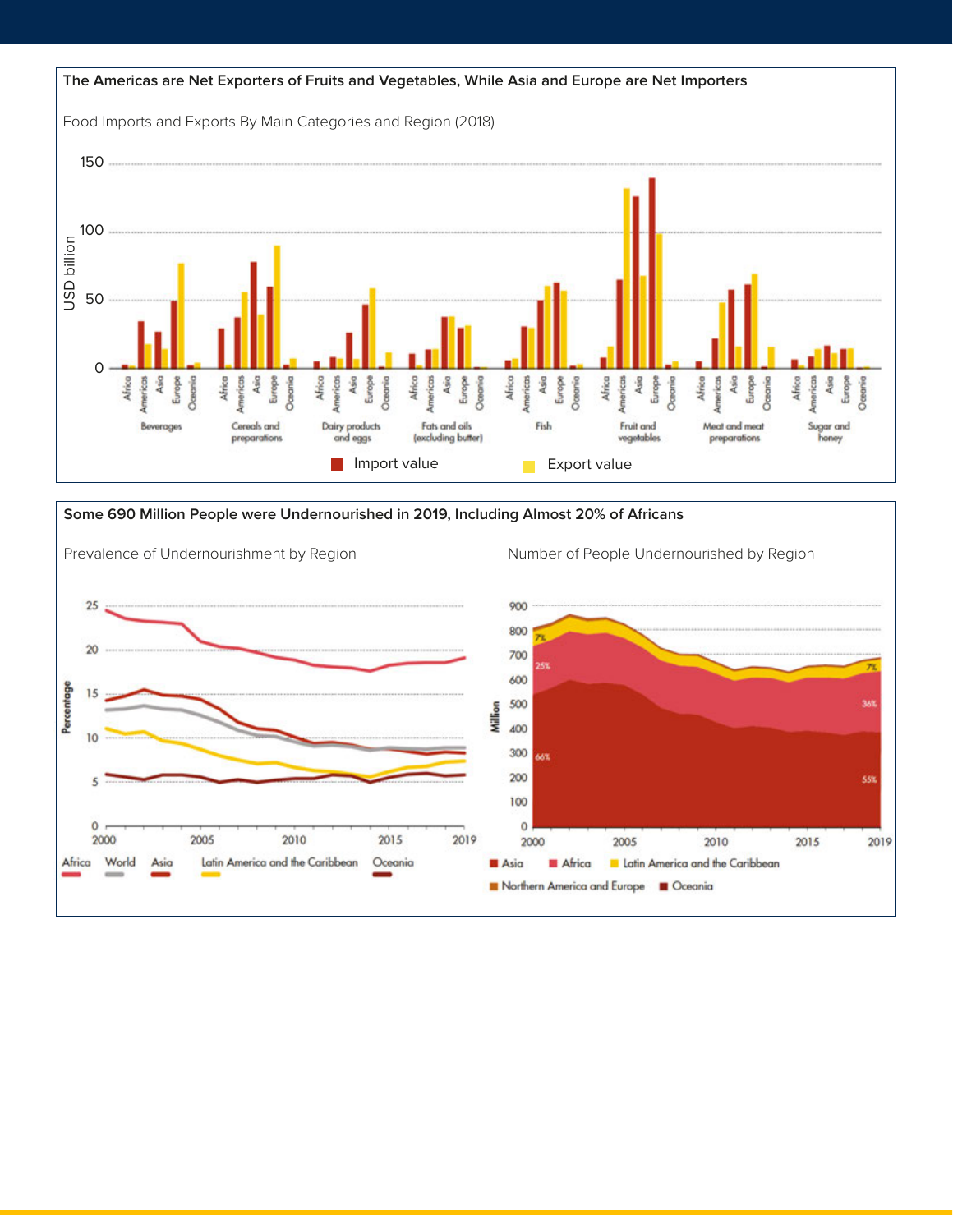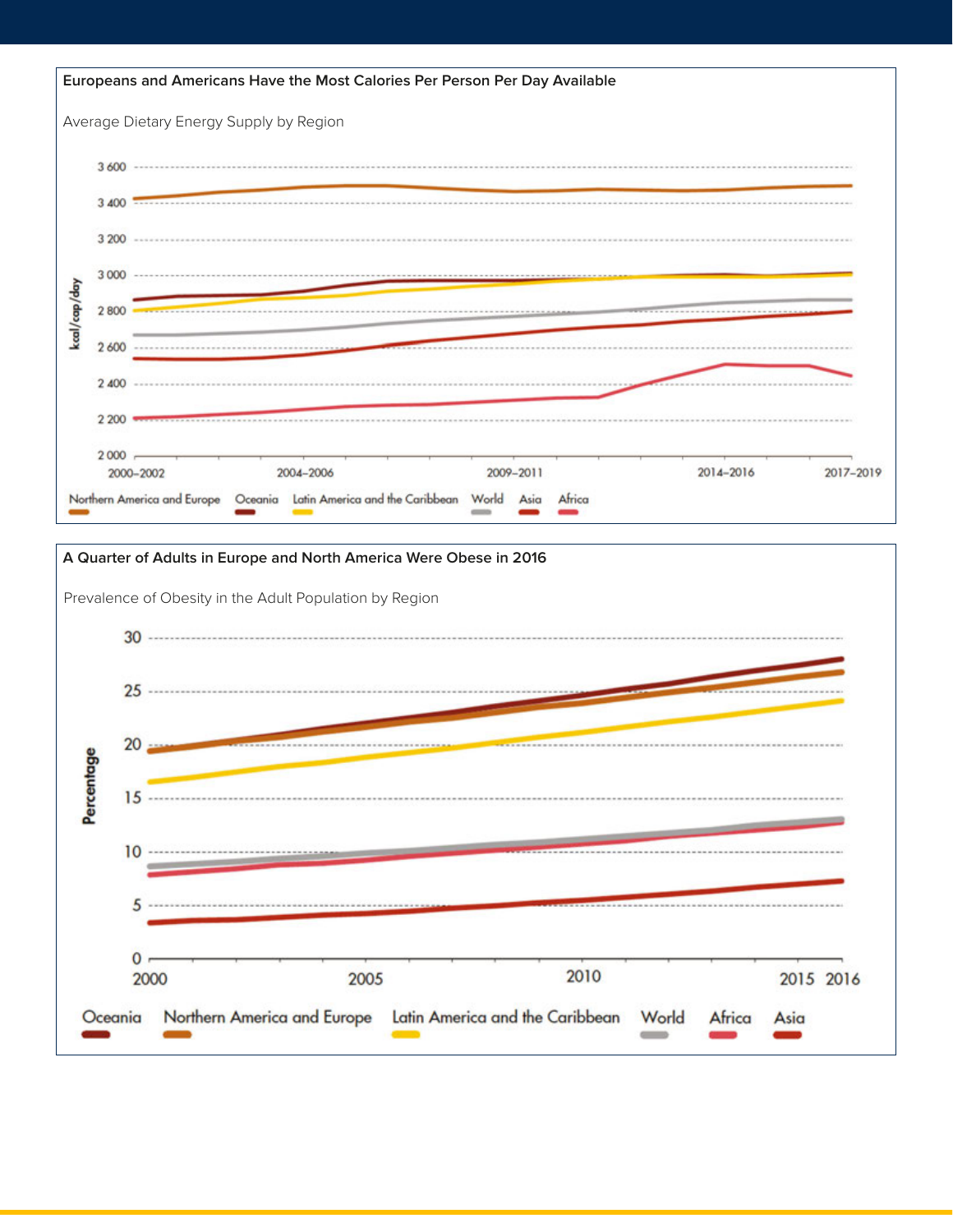